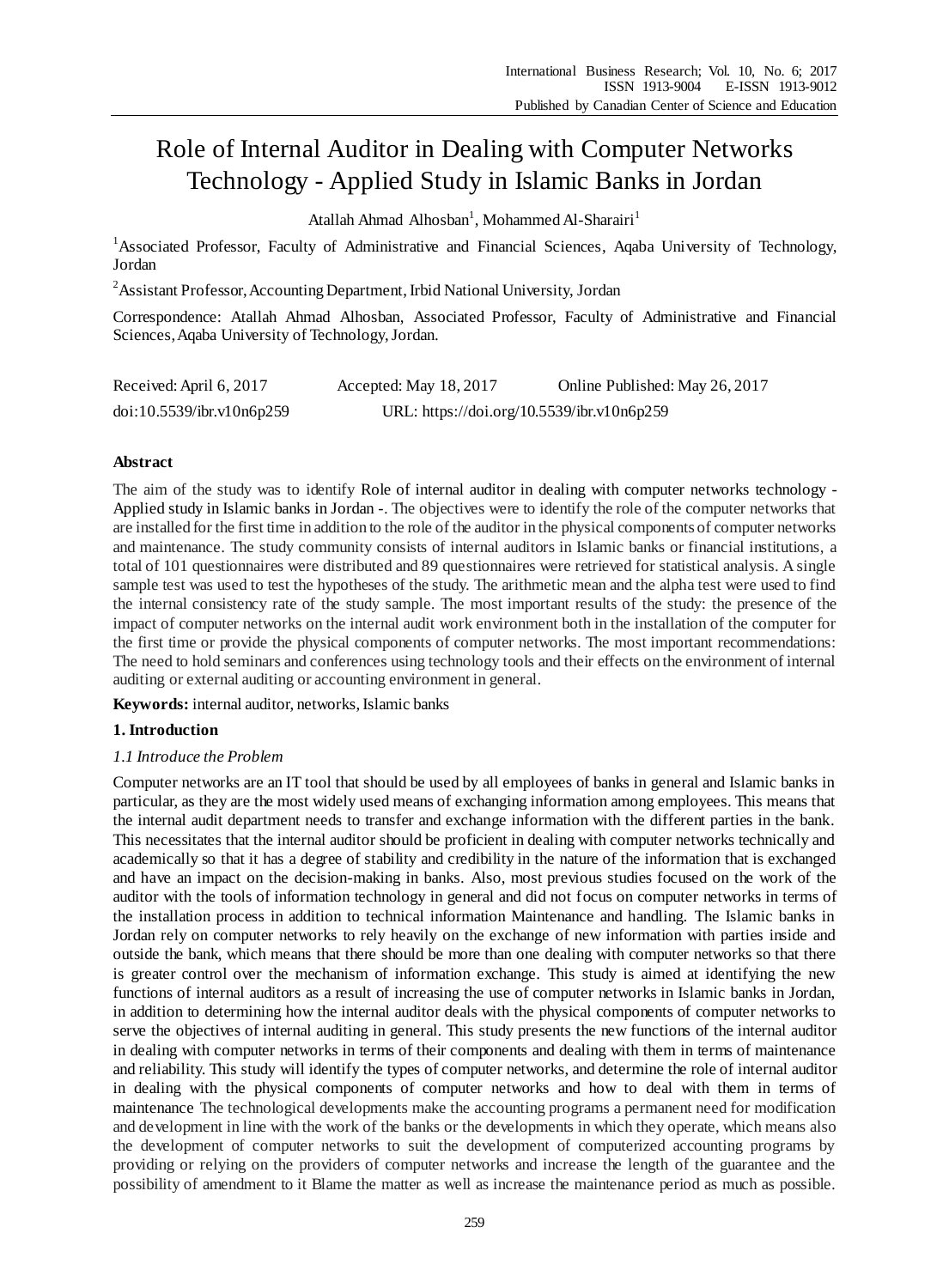These modern functions have imposed on the internal auditor or internal audit new functions that did not exist in the previous internal audit environment. Therefore, the problem of the study is trying to answer the following questions:

- 1- Does the internal auditor of Islamic banks in Jordan audit the physical components of computer networks efficiently and effectively when they are newly installed?
- 2- Does the internal auditor of the Islamic banks in Jordan ensure the reliability of computer networks to ensure the stability of financial information efficiently and effectively?

#### *1.2 Explore Importance of the Problem*

The information technology tools, especially the computer networks, are usually controlled by the computer department only, which means that the other departments in the bank, for example, do not know how to exchange information between employees and the stability of computer networks in the transfer of information between the parties involved. The Internal Audit Department is a database of financial information and non-financial information for various stakeholders. Therefore, new functions required the auditor to know and deal with them to ensure the reliability of the exchange of information to the parties involved, which introduced new functions such as ensuring the reliability of computer networks and physical components and how to maintain them. Therefore, the importance of the study of the following:

1 - It provides a theoretical framework for the new functions of internal auditing in dealing with one of the most important tools of information technology are computer networks.

2 - It introduces the new functions of internal audit by focusing on computer networks only to serve the internal audit objectives of evaluating the effectiveness of internal control.

3 - to link the electronic work environment with the internal audit work environment in terms of the components of computer networks and the role of internal auditor and the role in the maintenance and reliability.

4 - The computer networks represent the center of exchange of data and information in banks. The internal audit is a database of the different departments in the banks, which means the need to find the role of the internal auditor in the computer networks without interfering with the role of computer circuits in computer networks.

5 - Islamic banks in Jordan are considered to be one of the sectors most applicable to IT tools, especially computer networks, which means that the role of the internal auditor in communicating data and information among related parties.

## *1.3 Describe Relevant Scholarship*

#### 1.3.1 Previous Studies

1 - Deihani study (2016) "The role of electronic auditing in the development of auditing performance in the State of Kuwait".

The aim of this study is to determine the impact of electronic auditing on computer networks, databases and team work in the development of auditing performance in the State of Kuwait. The study community is represented by the external audit offices in the State of Kuwait. The questionnaire was used as a main tool in obtaining the study data. Statistical methods were used such as: arithmetic mean, standard deviation, and sample sampling. One of the most important results of the study is the presence of an average impact in the use of electronic auditing tools, which positively affected the development of the audit process in the State of Kuwait. The most important recommendations of the study: the need to develop legislation or instructions to determine the nature of the work of the internal auditor and external auditor in dealing with the various tools of information technology used in the audit process.

2 - Jamran Study (2016) "The impact of the use of IT tools on the public budget in the State of Kuwait".

The aim of this study was to highlight the use of computer technology tools and computer networks to prepare and implement the general budget in Kuwait. The questionnaire was used to obtain preliminary data from the study sample represented by the Audit Bureau and the Ministry of Finance. The standard and arithmetic methods were used, he most important results of the study: the existence of a reasonable degree in the presence of the impact of computer networks in the transfer of data revenue and expenditure of the state through the definition of powers and responsibilities. One of the most important recommendations: to expand the use of information technology tools commensurate with the development in the preparation of the general budget in the State of Kuwait.

3 - The study of Alhosbanand Bishtawi (2015) "The role of auditor in determining the cost and benefit of auditing accounting information systems in Jordanian commercial banks.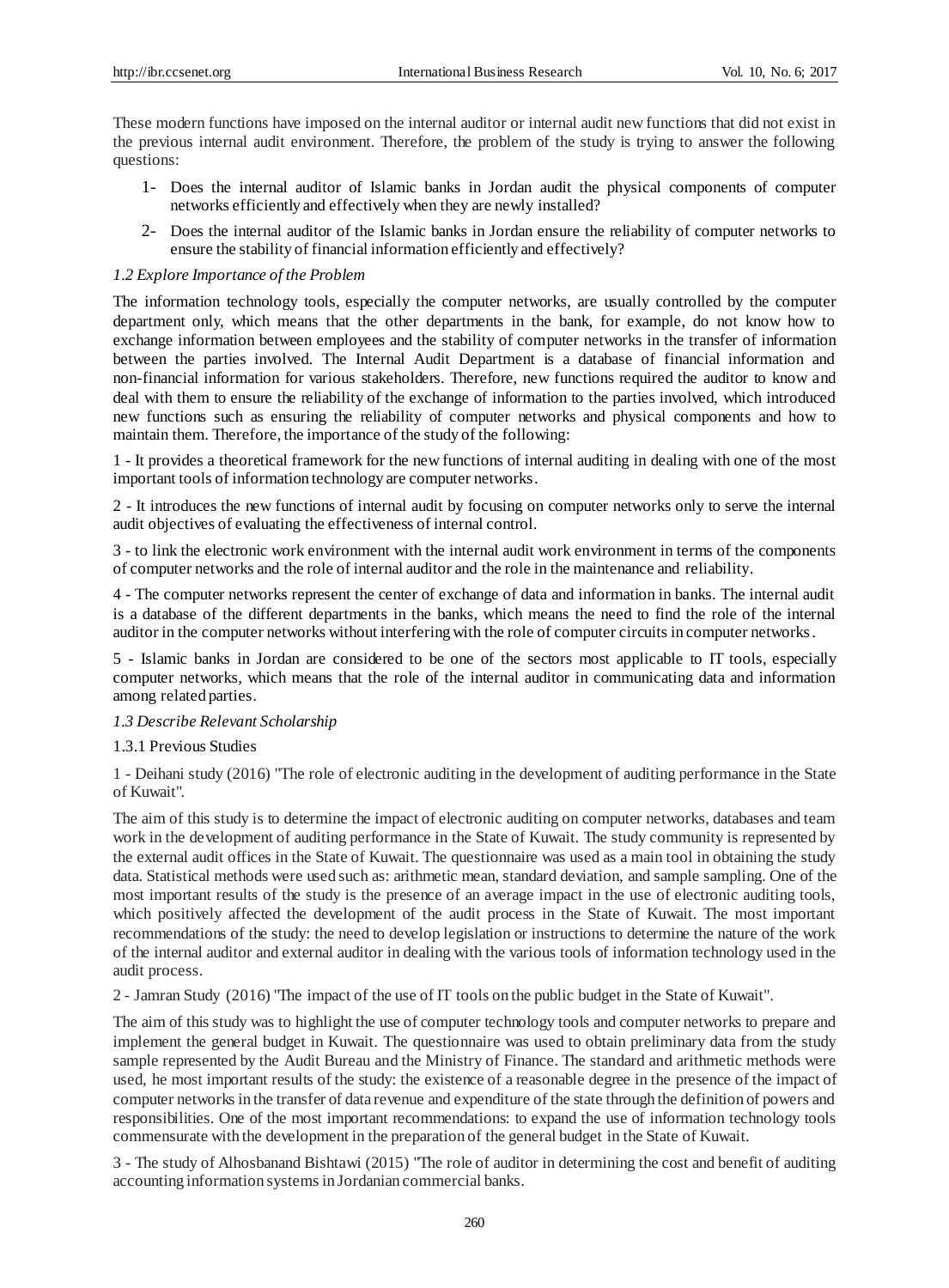The study aimed at showing the role of accounting programs in reducing the costs of IT tools, including computer networks, through a study on Jordanian commercial banks. A questionnaire containing the study variables was designed and distributed to external auditors in Islamic banks. Repeats, percentages, standard deviation, and simple regression testing were used to test hypotheses. The most important results of the study: The auditor to measure the costs of using IT tools. The most important recommendations: The auditor to determine the value of data or information depending on the prior identification of the level of sensitivity of information to the company.

4 - The study of Al hosbanan, Hamdan (2015) "The impact of internal auditing in dealing with the infrastructure and the risks of IT tools in Jordanian commercial banks.

The study aimed to show the role of the internal auditor in dealing with the infrastructure of the IT environment and identify the risks that can be faced through the application of computer, computer networks and accessories to the nature of the work of the internal auditors. The questionnaire was used to obtain preliminary data for the study from a random sample on the internal auditors in the Jordanian commercial banks. The use of the statistical analysis program was used in analyzing the data such as arithmetic mean, standard deviation, frequencies and percentages. The most important results: The impact of the internal auditor's handling of the infrastructure of the IT environment.

5 - Marai Study (2015) "ElectronicAudit and its impact on the quality of audit at the offices and audit companies operating in Jordan.

This study aimed to identify the impact of the application of electronic auditing on the quality of auditing of the offices and auditing companies operating in Jordan. In order to achieve this objective, the study followed the analytical descriptive approach to suit the nature of the study. A questionnaire was designed as a data collection tool. 140 questionnaires were distributed, 108 of which were retrieved. (85%) of the retrieved questionnaires. The researcher used some appropriate statistical methods such as arithmetical mean, standard deviation and T test. The main findings of the study were that the use of electronic auditing has an impact on quality The audit process, because of the accuracy in the output and tabulation of data, and the auditors practice the process of electronic auditing effectively, because they realize that the electronic audit contains many advantages, which can adjust the quality of external audit. The results of the study also showed that the auditing offices and companies operating in Jordan are applying electronic auditing to a high degree. The study concluded with a number of recommendations, the most important of which is the continuation of the offices and auditing companies operating in Jordan, using electronic auditing, developing methods of applying them, and reviewing the traditional methods of external auditing in line with technological development.

1.3.2 Computer Networks

# 1.3.2.1 Computer Networks Concept

Networks can be defined as follows

1 - are technological tools that help in the distribution of information and the achievement of office functions with the best effort and time in the work environment that depends on the tools of information technology in the practice of its work. (Zu'bi, 2014, p. 64)

2 - is one of the modern technological tools that help to organize desktop work through the optimal use of the transfer and exchange of financial and non-financial information from one place. (Roomney, 2013, p 148)

It should be noted that computer networks can be defined as "two or more computers. These devices are connected to each other through cable wires, or wirelessly, until data and information are exchanged between them. Network devices are computers, printers, cameras, phones, servers, databases, or other devices that require connectivity to other data exchange devices

# 1.3.2.2 Types of Computer Networks

The forms of computer networks vary according to the purpose of their use. The forms vary according to the distribution of devices, depending on the mode and direction of data transmission or the adoption of network devices on a main server that organizes the transmission of data between them and of computer networks: (ICP , 2017 , P 21)

- 1- Linear form: Networks, which is a main line connected to all devices on the network, and used as a main transmission line of data, and if the line is disrupted the network will be completely idle.
- 2- Ring shape: In this form of network, the devices are connected directly to nearby devices. A loop-like problem. Each device in the network is connected to two other devices in the network, and the data is transmitted in this line only one way.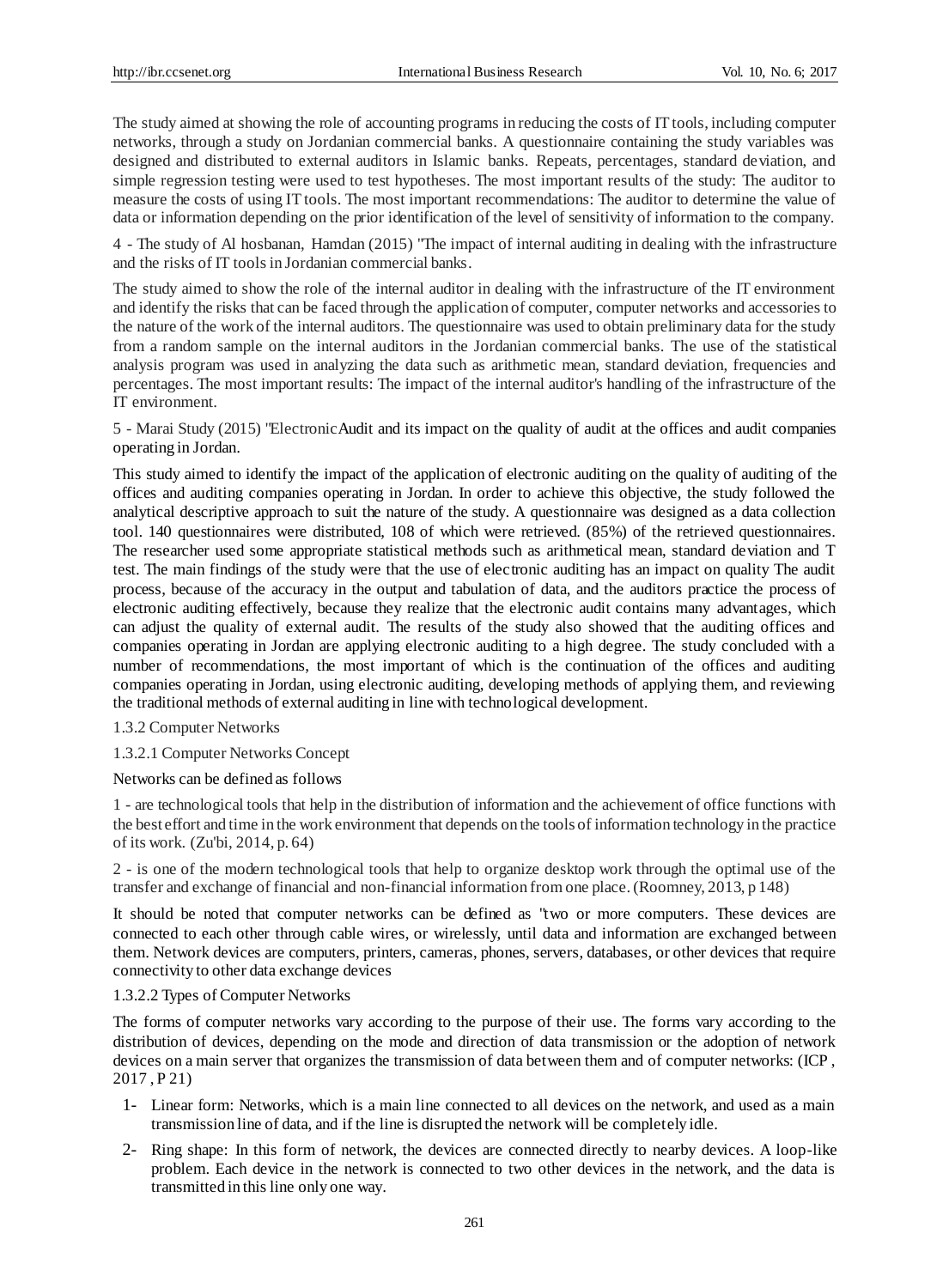3- Stellar: Devices in this format are connected to a main device responsible for transferring data between devices within the network. If this main server is down, the whole network will be idle because there is no other way to transfer data in this format.

## 1.3.2.3 Benefits of Computer Networks

Computer networks are among the most inventive in the world because of their rapid and easy exchange of information and data, and the benefits of countless networks: Connecting high-priced devices to multiple devices Computers, such as a laser printer, and a data show through this network. The ability to transfer data to other networked devices without the need to transfer data via CD and Flash memory, thus reducing time during the transfer process, as well as providing little effort. This data can be placed in a file known as the database, It is often used to connect media organizations, which place files in a date and name, for easy reference when needed, which is known as data management. Internet connectivity, which is one of the things affecting the development of technology, is connected to this network among users from all over the world; it made the world appear as a small village, and users through this network can access infinitesimal information and talk with people in different places of During which. It has made it easier for a lot of new graduates and job seekers to send CVs to different companies inside and outside the country, and to conduct interviews through these networks, without having to go to buy newspapers, to watch advertisements and then go to company headquarters to conduct the interview. Many people have money, effort, but they need to connect to the Internet first. File sharing: Data can be easily shared between different users, or accessed remotely if it is retained on other geographically distant devices. Increase storage: Access to files and multimedia, such as images and music stored on other devices within the network, and this saves a lot of storage space on many devices because of the required files on one machine only (Rene , 2017 , p48).

## 1.3.3 Electronic Audit

The information security audit covered topics ranging from checking the physical security of the data centers to checking the logical security of the databases and highlighting the main components of the search for means to audit these different areas. When focusing on aspects of information security technology, they can be seen as part of the IT security audit. Then often referred to as computer security audits.

## 1.3.3.1 The Concept of Electronic Auditing

The electronic audit defines "the auditor's use of IT tools - computer hardware, computer networks, printers, etc. - in carrying out the audit of accounting books and records in order to assess the quality of accounting operations and their effects on the financial statements (Hamdoon , 2008 , p924).

# 1.3.3.2 Importance of Networks Computer Audit

Became the audit using the Networks computer in the review processes very important, because it works to facilitate the review process and the reduction needed to conduct cost, and the use of information technology to help enterprises to develop and grow, by reducing the time and costs and improve the quality of the review process and provide a better basis for the exercise of professional judgment by auditors, as the auditor can be used for computer programs that benefit in the speed of implementation of the audit, and the use of checker software storage and retrieval of information and analytical review programs enable him to make comparisons and analyzes between the actual numbers And planned, and references uses special programs to help him in the process of conducting tests, helping to support decision-making process .(Alerood , 2011 , p 6).

The internal audit of computer networks as a whole depends on the level of technical knowledge possessed by the internal auditor of IT tools. Acquiring that knowledge is not easy, especially if the training budget is generally limited. Without detailed knowledge of computer networks and components, it is difficult for the internal auditor to perform the audit. In terms of maintenance and processing of data and information owned by the networks and how to communicate the accounting and financial data of the relevant parties (Oliphant, 2004, p 4).

The internal auditor should ensure that the accounting programs that rely on the computer networks have a period of maintenance, ensuring and trying to increase them as much as possible, as well as ensuring the availability of the pieces necessary to run the accounting programs of the company and the market and the possibility of identifying the possible risks of dealing with these programs and networks, Programs to change the activities and activities of the company and ensure the security policies of information and suitability to those programs and achieve these networks and accounting programs staff interest, and provide the ability to get cadres to work and continue with these programs Accounting and computer networks, which are based on communicating information to relevant parties (Al-Hosban, 2009, p. 149).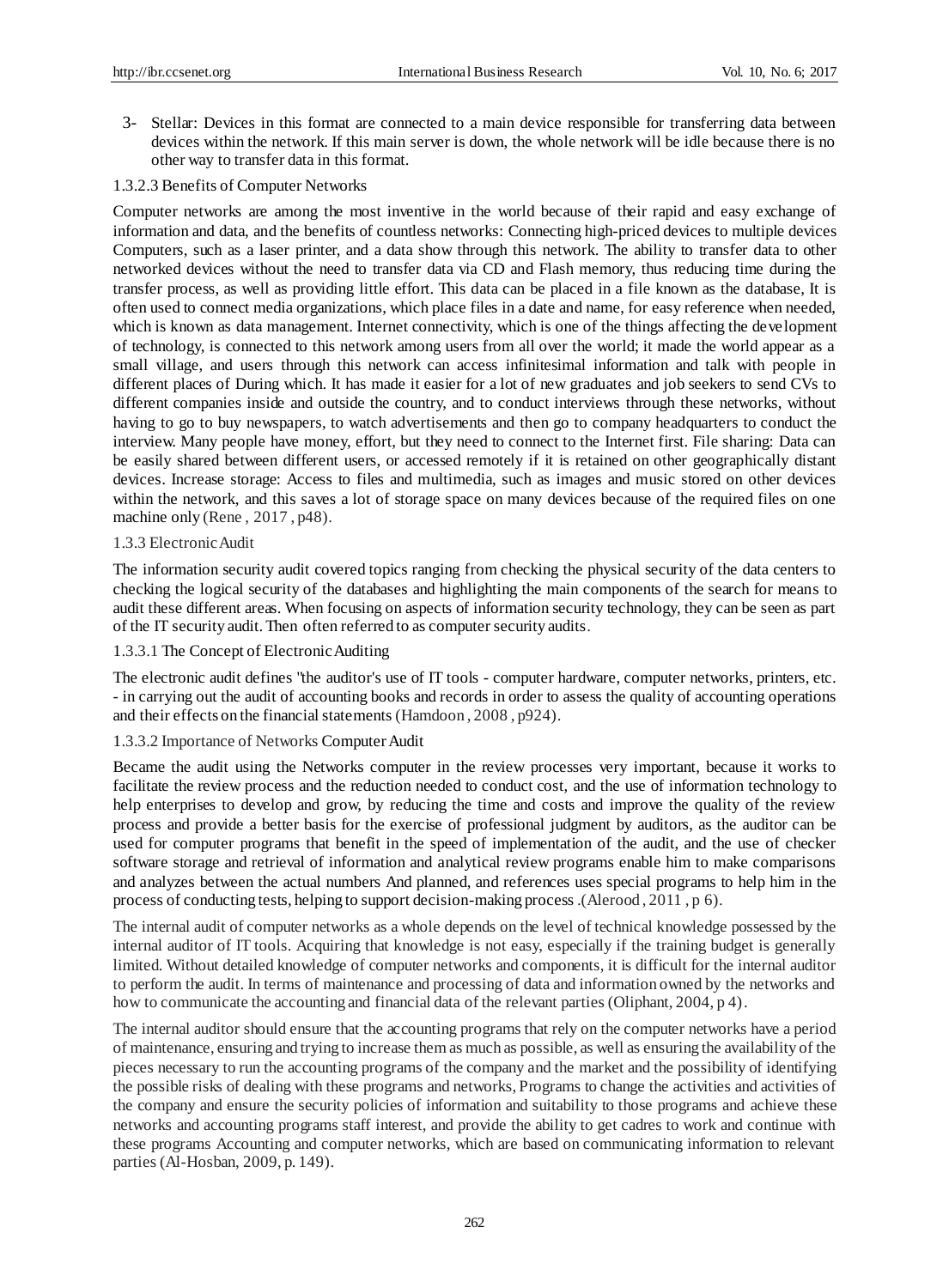1.3.3.3 The Role of Internal Auditor in Dealing with Computer Networks

1.3.3.3.1 The Role of the Auditor in Installing a Computer Network for the First Time Must: (Oliphant (B), 2003, p 6)

1 - Determine the extent of the company's need to exchange certain information with other parties to determine the risks of external dealings.

2 - Determine the need for the company to deal with public networks such as the Internet to determine the powers of users from within or outside the company.

3 - Determine the level of network connectivity the company needs whether it is a temporary connection or a permanent connection.

4 - Determine the need for the company to connect the local network with external networks and identify external connectivity tools.

5 - Clearly define the roles and responsibilities of employees in terms of identifying persons authorized to maintain computer networks, identify parties that can solve problems that affect computer networks, and determine the means of human and material security on computer networks.

1.2.3.3.2 The Role of Internal Auditor on Computer Network Components (Oliphant (b), 2003, p 4)

1 - Identify the main components of computer networks and ensure that these components are in the company's stores.

2 - Confirmation of the presence of the components and ensure that access to those components only authorized staff to access those components.

3 - Determine whether these components conform to published standards for networks and evaluate the development of these networks and ensure that they have strong control.

4 - Determine the maintenance process from inside or outside the company.

5 - Ensure that there are no risks to financial and non-financial information exchanged through computer networks.

6 - Determining the ability of computer networks to adapt to the emergency conditions surrounding the company.

1.2.3.3.3 The Role of Internal Auditor in the Maintenance of Computer Networks: (P, 2003, p 5)

1 - Reduce staff costs in the company as much as possible.

2 - Develop the ability to respond quickly to the requirements of computer networks.

3 - Provide better maintenance of computer networks if the source of maintenance from outside the company.

4 - Achieving more appropriate to keep pace with new systems related to maintenance contracts from outside the company.

5 - Develop higher levels of design and experience of systems and maintenance of computer networks within the company.

6 - Mitigating responsibilities for employees if the source of maintenance from outside the company.

7 - Determine the risk of maintenance from outside the company on the security of information within the company if the source of maintenance from outside the company.

*1.4 State Hypotheses and Their Correspondence to Research Design*

1.4.1 State Hypothesis

1 - The internal auditor at the Islamic banks in Jordan does not review the physical components of newly installed computer networks efficiently and effectively.

2 - The internal auditor of Islamic banks in Jordan does not verify the reliability of computer networks to ensure the stability of financial information efficiently and effectively.

1.4.2 Correspondence to Research Design

The study is based on the following sources:

1 - Preliminary sources: Based on the design of a questionnaire containing the variables of the study, and distributed to internal auditors in Islamic banks in Jordan in order to obtain the necessary data to help solve the problems of study.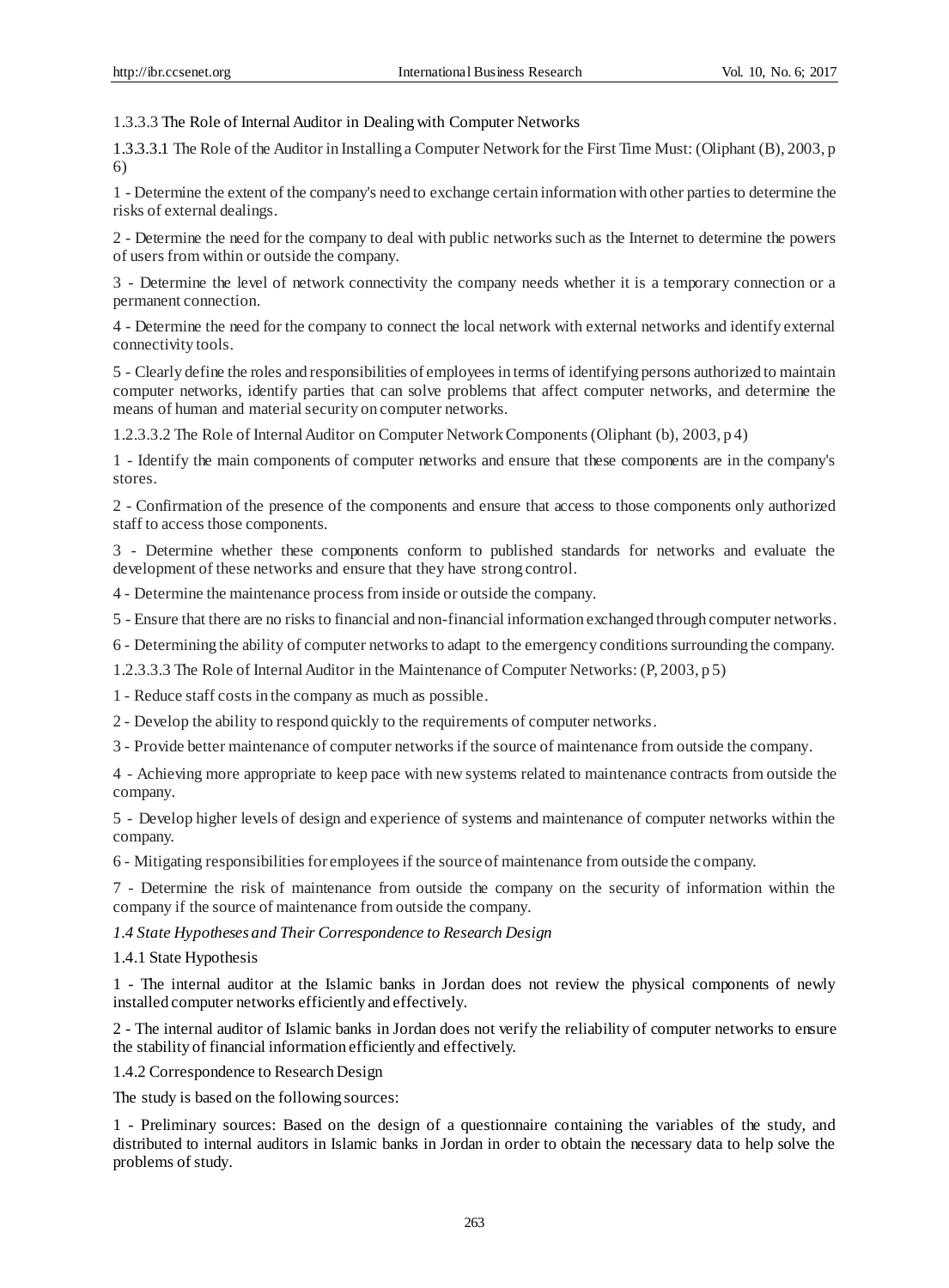2 - secondary sources: Based on books, references and previous studies - Master and research papers from international magazines - to cover the theoretical aspects related to the subject of the study.

## **2. Method**

#### *2.1 Terminology of Study*

1 - Islamic banks are a financial institution to collect funds and employ them in accordance with the provisions of the Islamic Shari 'a, in order to serve the Islamic Takaful community, and to achieve distribution justice with the obligation not to deal with riba-based interest**(** al-Husseini , 2000 , p197)

2 - Internal audit it is A department, a team of consultants or other professional practitioners who provide independent, objective and objective assurance and advisory services designed to increase and improve the value of the Organization's operations and assist in the systematic and systematic achievement of its objectives with a view to assessing and improving the Organization's operations and assisting in the systematic and systematic achievement of its objectives With a view to evaluating and improving the effectiveness of governance processes, risk management and control(Alhosban , 2009 , p74).

3 - The network is a collection of computers and a variety of computers (peripherals, computers, workstations, medium computers, large computers or giant) linked to each other through network nodes and media (from coaxial cables, (Such as a booster or repeater, connection collectors, a bridge or a connection path), thus forming an integrated network. In this way, any computer can benefit from the services provided by other computers connected with the network, as it is rare to use the computer in isolation from other computers.

## *2.2 Choosing the Method of Study*

Based on the distribution of a questionnaire to the internal auditors at the Islamic banks in Jordan.

1 - Jordan Islamic Bank.

2 - Arab Islamic International Bank.

3 - Dubai Islamic Bank.

4 - Al-Rajhi Bank.

#### *2.3 Reasons for Selecting Internal Auditors as a Community and a Sample Study*

1 - Internal auditors review all transactions within the bank at 100%.

2 - The internal auditors shall be considered as a database for the various departments or parties inside and outside the Bank.

3 - The internal auditors provide the advisory role and the role of authorizing all operations within the bank.

4 - The internal auditors in the banks are using networks as a tool of audit.

*2.4 Reasons for Applying the Study to the Islamic Banks in Jordan*

1 - The Islamic banks in Jordan are some old ones from 1994, which is the Islamic Bank of Jordan. There are modern banks such as Dubai Islamic Bank, which means that banks are applied to computer networks. There are banks that have recently installed networks.

2 - Islamic banks in Jordan are considered one of the most economic sectors in application of information technology tools, especially networks.

3 - Islamic banks have internal audit departments of their functions to do electronic work.

*2.5 Identify Subsections*

This study includes the following

1 - Methodology of scientific research.

- 2 theoretical framework of the study.
- 3 Statistical analysis of the identification of the study.
- 4 Conclusion includes findings and recommendations.

*2.6 Participant (Subject) Characteristics*

2.6.1 The Current Study Differs from Previous Studies

First, it is noted from previous studies that it focused on the following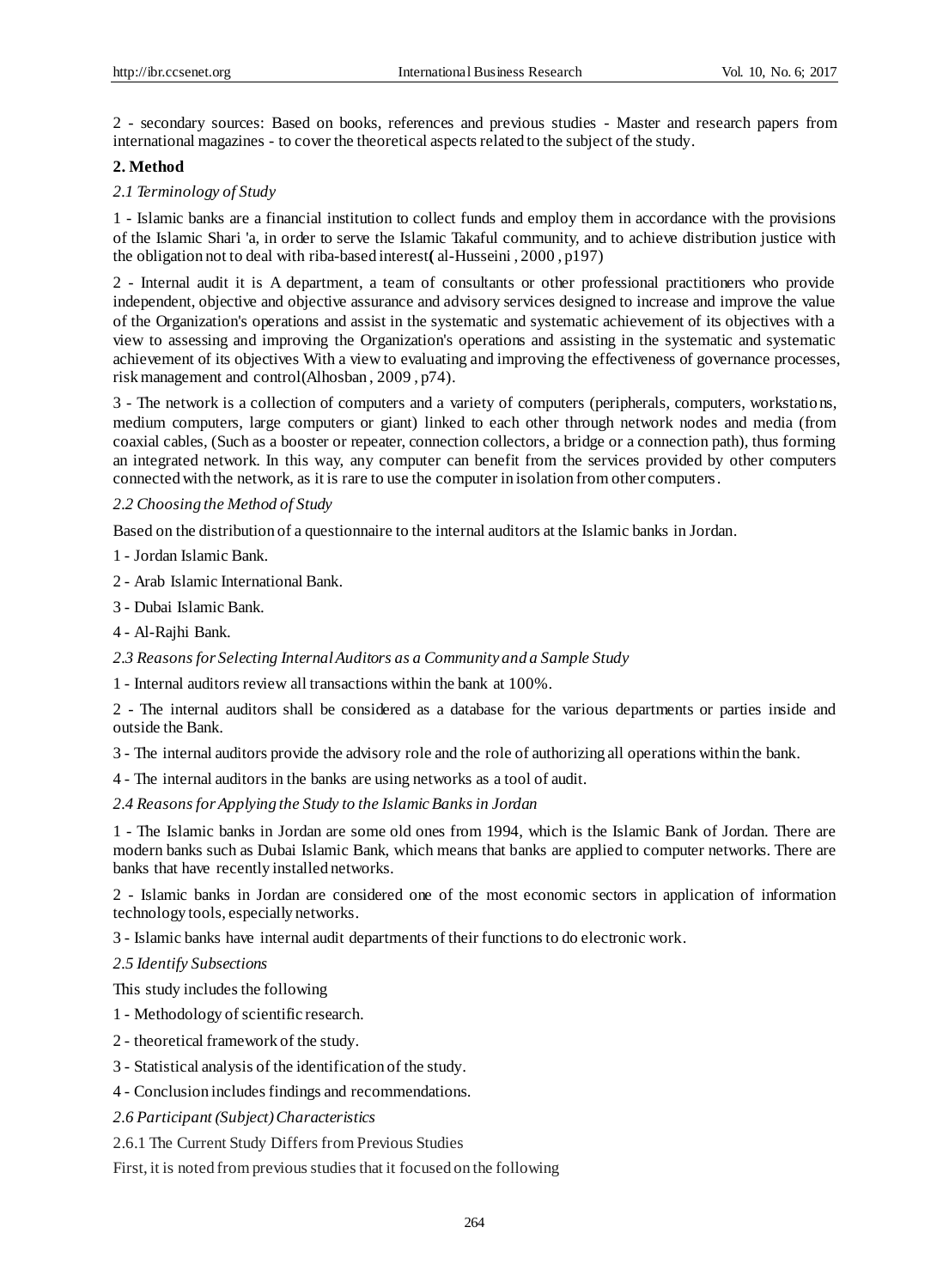1 - It is based on the IT environment in general and its impact on the work environment of the internal auditor and the external auditor

2 - It focused on the risks of using IT tools in the electronic work environment by determining the benefits and costs of using them in the audit environment in general

3 - It focused on the recruitment of information technology tools in the preparation of the budget in order to achieve control over the revenues and expenses of the state

2.6.2 Additions to the Current Study on Previous Studies

1 - It focuses on the use of one of the tools of information technology is computer networks, which contributes to the existence of specialization in the subject matter of the study

2 - It focuses on the role of internal auditor in the audit of computer networks for the first time in terms of participation in the committees to buy computer networks and accessories and the process of employment in banks

3 - It relied on the role of internal auditor in auditing the physical components of computer networks in commercial banks

4 - It focused on the role of the auditor in the maintenance of computer networks or increase the maintenance period

## *2.*<sup>7</sup> *Sampling Procedures*

Procedures for selecting the study sample

1 - The study community was composed of internal auditors in the Islamic banks in Jordan and they numbered about 101 internal auditors

2 - A simple random sample was selected in the distribution of the questionnaire to all the internal auditors in the Islamic banks in Jordan.

2.7.1 Sample Size, Power, and Precision

Sample size of the study: Questionnaires were distributed to the study community. 89 valid questionnaires were retrieved for statistical analysis and recovery rate 89% of the study population.

2.7.2 Measures and Covariates

After completing the theoretical framework of the subject of the study, statistical methods were used

1 - Percentages and frequencies in order to describe the members of the study sample

2 - The arithmetic mean and the standard deviation in order to describe the views of the study sample with the study variables

3 - Komgrove Samanrove test to identify the study of natural distribution

4 - One sample T Test test the hypotheses of the study

5 - Kronbach Alfa test in order to find the level of internal consistency between the answers of the sample members of the study.

# **3. Results ofField Study**

# *3.1 Recruitment*

This study began in terms of the idea in the last quarter of 2016. The questionnaire was started at the beginning of 2017 and was distributed in February 2017 and was published in the same month and then sent to the statistical analysis

# *3.2 Statistics and Data Analysis*

The study community represents the internal auditors of the Jordanian commercial banks listed on the Amman Stock Exchange. The sample of the study is represented by the internal auditors of the Jordanian commercial banks listed in the first market. The number of internal auditors in the Jordanian banks listed in the first market was determined by 118 internal auditors. The simple random sampling method was used to distribute the survey questionnaire, and 108 questionnaires were distributed. 89 valid questionnaires were retrieved for statistical analysis. The following symbols were used when conducting the statistical analysis: Strongly agree with code 5, OK with code 4, Neutral with code 3, Disagree 2 is strongly disagree with code 1, so the average of the hypothesis is less than 3, The higher the average of the paragraph or the hypothesis of the number 3, the more the sample is directed to agree with that hypothesis or paragraph.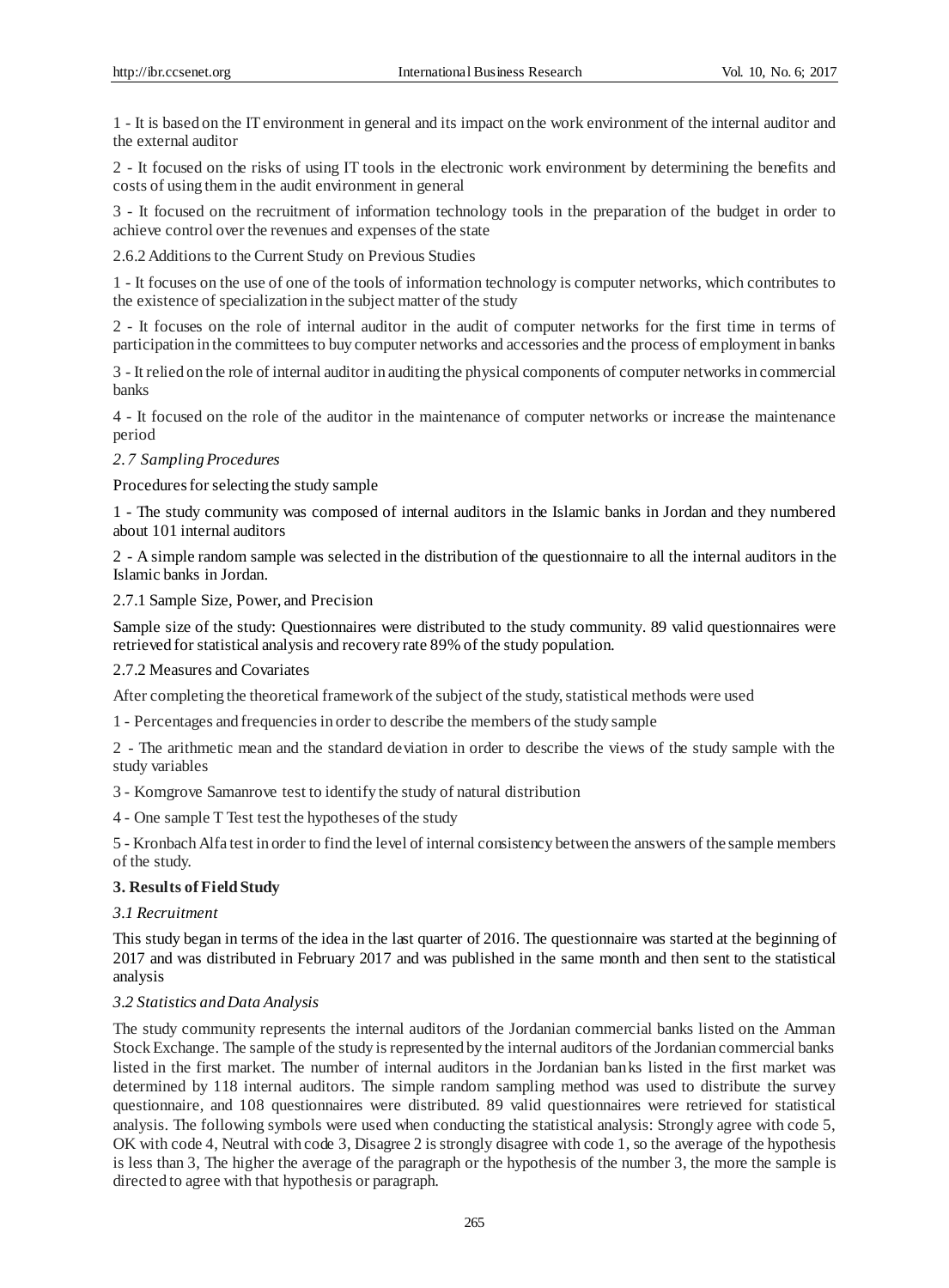# 3.2.1 Test Credibility and Consistency

The Kronbach Alpha test was used to identify the study and found a value of 77%, which is higher than the minimum 70%. This indicates that the responses of the sample of the study have an appropriate degree of internal consistency that has a positive reflection on the credibility of the questionnaire. The value of Kronbach Alpha for the first hypothesis 81% and for the second hypothesis 74%. This also indicates that the questionnaire of the study has a degree of internal consistency between the responses of the sample of the study, whether for study in general or on the level of hypotheses.

## 3.2.2 Description of the Sample of the Study

#### Table 1. Description of the study sample by specialization

| Title      | Frequencies | Percentages |
|------------|-------------|-------------|
| Accounting | 64          | 72%         |
| Finance    | 16          | 18%         |
| Management |             | 10%         |
| Total      | 89          | 100%        |

Note from the previous table that the vast majority of the sample of the study represents accounting specialization and this is normal as the sample of the study represent the internal auditors in the banks, as the banks are appointing the specialists in accounting in the internal audit departments. This is a positive indicator of the stability and absorption of the paragraphs of the questionnaire, which gives credibility in the answer to the paragraphs of the questionnaire.

| Title                 | Frequencies | Percentages |
|-----------------------|-------------|-------------|
| Less than 5 years     | 24          | 27%         |
| 5-less than 10 years  |             | 19%         |
| 10-less than 15 years |             | 17%         |
| 15 years and more     | 33          | 37%         |
| Total                 | 89          | 100%        |

It is noted from the previous table that the vast majority of the sample of the study category of more than 15 years and this is a positive reflection on the results of the study, as the subject of the study depends on the experience using IT tools, because it is based on development and improvement and continuous, which means that the experience has an important role Dealing with computer networks.

# 3.2.3 Test the Normal Distribution of Data

The normal distribution data using the Test One Sample Kolmogorov-Smirnov test was verified and Table (3) shows that: Test one sample Kolmogorov-Smirnov for independent, variable and dependent variables.

| Variable                                                                | Value of test | Statistical significance |
|-------------------------------------------------------------------------|---------------|--------------------------|
| The role of internal auditor in dealing with computer networks that are | 1.25          | 0.24                     |
| installed for the first time                                            |               |                          |
| The role of internal auditor in dealing with the physical components    | 0.86          | 0.62                     |
| of computer networks and maintaining them                               |               |                          |
| Total                                                                   | 0.97          | 0.48                     |

Table (3) shows that the statistical value of the One Sample Kolmogorov-Smirnov test for all variables was greater than the statistical significance level  $(\alpha 0.05)$ , indicating that these variables follow the normal distribution. Also, based on the theory of central tendency, which states that if, the sample size is greater than (30) and has a mean  $(\mu)$  and a variation  $(2\sigma)$ , the sampling distribution of the arithmetic mean is close to normal distribution.

Discuss the hypothesis of the study with the statistical results as below: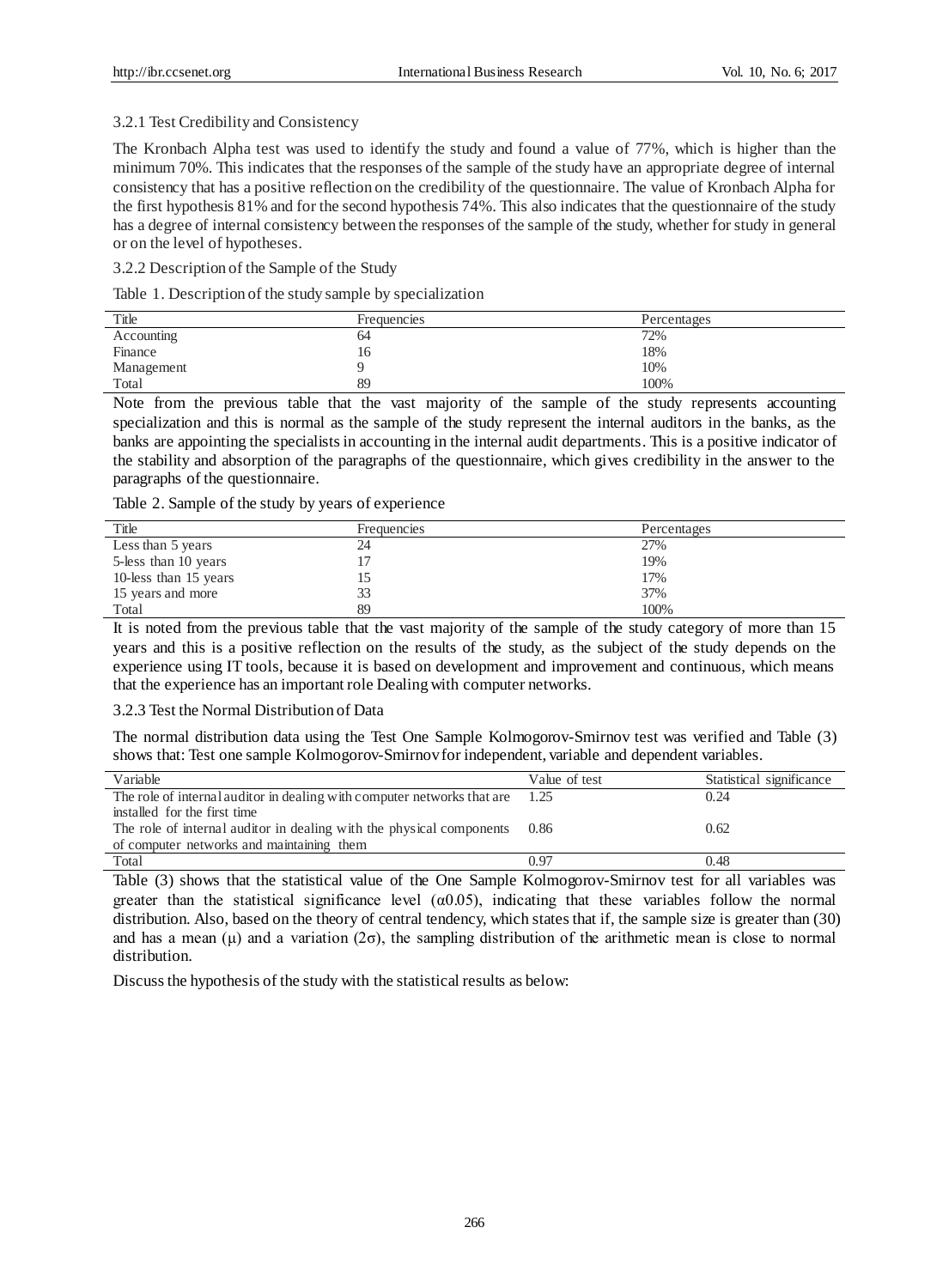| Number | Paragraph                                                                                     | Mean | Standard deviation | Rank |
|--------|-----------------------------------------------------------------------------------------------|------|--------------------|------|
|        | Internal auditor need to exchange certain information with                                    | 2.58 | 0.59               | 7    |
|        | other parties is determined to determine the risk of external                                 |      |                    |      |
|        | transactions                                                                                  |      |                    |      |
|        | An Internal Auditor deal with public networks such as the                                     | 3.76 | 0.93               | 4    |
|        | Internet is determined to determine the powers of users within                                |      |                    |      |
| 3      | or outside the company                                                                        | 4.18 | 0.48               |      |
|        | Internal auditor determined whether it is a temporary<br>connection or a permanent connection |      |                    |      |
|        | Internal Auditor deal with external networks and determine the                                | 3.09 | 0.61               | 5    |
|        | external connectivity tools is determined                                                     |      |                    |      |
| 5      | The roles and responsibilities for Internal Auditors are clearly                              | 2.17 | 1.01               | 6    |
|        | defined in terms of identifying persons authorized to maintain                                |      |                    |      |
|        | computer networks                                                                             |      |                    |      |
| 6      | Internal Auditor Identify the parties that can solve problems                                 | 3.89 | 0.52               | 3    |
|        | that affect computer networks, and he determine the means of                                  |      |                    |      |
|        | human and physical security on computer networks                                              |      |                    |      |
|        | Management of computer networks is determined from within                                     | 4.07 | 0.43               | 2    |
|        | the company                                                                                   |      |                    |      |
| Total  |                                                                                               | 3.39 |                    |      |

Table 4. The views of the study sample in the first hypothesis paragraphs

We noted from the previous table that the internal auditors of Islamic banks confirm that the third paragraph has the highest average value of 4.18, which indicates that the ratios of the approved and the corresponding ratios are higher than the rates of non-approved and ratios are not strongly approved, and this paragraph is the existence of a certain level of network connectivity that it needs The company or the bank either temporarily or permanently, and this indicates that the internal auditors have the technical knowledge to determine the level of use of computer networks when installed or dealing with them recently, which means there is appropriate technical knowledge in computer networks. It is also noted that the seventh paragraph represents the second degree of acceptance with an average of 4.07. This section specifies the management of computer networks within the company. This means that the internal auditors have a role in maintaining the security and confidentiality of customer information, since the management of computer networks is done within the bank. The third paragraph represents the third degree of acceptance according to the opinion of the internal auditors at an average of 3.89. This paragraph identifies the parties that can solve the problems that affect the computer networks; this means that the internal auditors have the appropriate skills in identifying the problems of computer networks and proposing a solution in dealing with those problems and determining the means of protecting the information, whether material or human. It is also noted that the first paragraph has the lowest degree of acceptance of the internal auditors in the Islamic banks in Jordan and this paragraph is a weakness in the identification of degrees of dealing with external parties with information exchanged. It is also noted that the general average of the hypothesis is 3.39, which is higher than the accepted average. 3 This means that the internal auditors of the Islamic banks in Jordan confirm that the internal auditors have the ability to deal with the computer network technology that is installed or handled for the first time.

Table 5. The views of the study sample in the second hypotheses

| Number | Paragraph                                                       | Mean | Standard deviation | Rank |
|--------|-----------------------------------------------------------------|------|--------------------|------|
|        | Internal Auditor can Identify The main components of            | 4.15 | 0.84               |      |
|        | computer networks and the presence of those components in the   |      |                    |      |
|        | company's stores is ensured                                     |      |                    |      |
|        | The presence of the components is confirmed by Internal $2.76$  |      | 0.73               | 5    |
|        | Auditor and the access to those components is ensured. Only     |      |                    |      |
|        | authorized personnel have access to those components            |      |                    |      |
|        | Internal Auditor can be determined whether these components     | 3.73 | 0.69               |      |
|        | are consistent with published standards for networks and assess |      |                    |      |
|        | the development of these networks and ensure that they have     |      |                    |      |
|        | strong control over them                                        |      |                    |      |
| 4      | Internal Auditor can be ensured that there are no risks to      | 3.18 | 0.92               | 4    |
|        | financial and non-financial information exchanged through       |      |                    |      |
|        | computer networks                                               |      |                    |      |
|        | Internal Auditor can determine the ability of computer          | 3.46 | 1.12               |      |
|        | networks to adapt to the emergency surrounding the company is   |      |                    |      |
|        | determined.                                                     |      |                    |      |
| Total  |                                                                 | 3.51 |                    |      |

It is noted from the previous table that the sample of the study confirms that the first paragraph has the highest acceptance level of 4.15 averages. This paragraph ensures the existence of the main hardware components of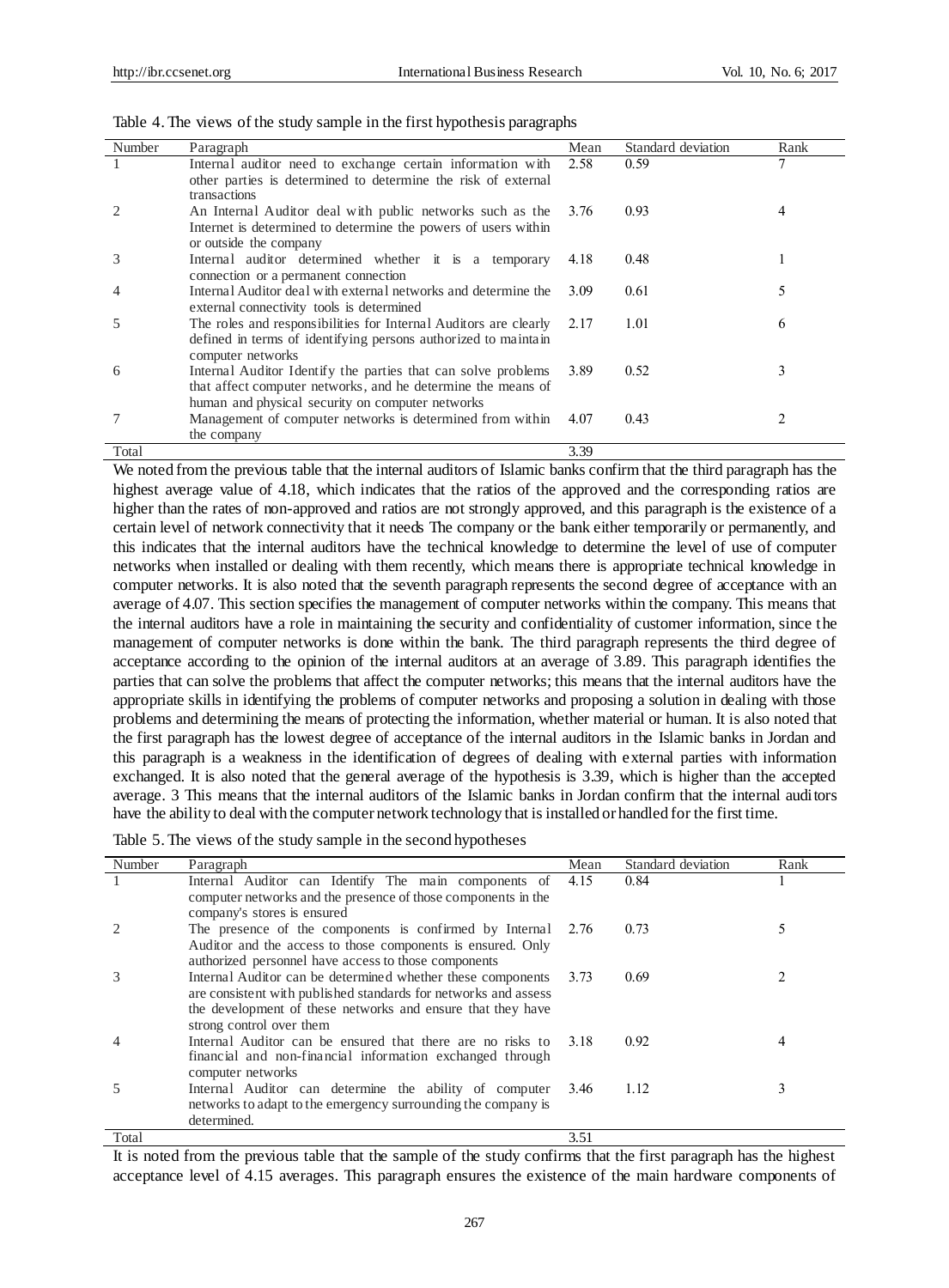computer networks in addition to ensure the availability of spare parts in the bank constantly, as IT tools are constantly developing and improving it Which means that the necessary spare parts to ensure the continuity of the work of computer networks efficiently and effectively , this also means that the internal auditors have a new function is to know the physical components of computer networks to ensure access to financial information of the parties involved and quickly Appropriate. t is also noted that the third paragraph represents the second degree of acceptance according to the sample of the study sample to determine whether the components of computer networks conform to published standards of the networks and evaluate the development of these networks and ensure the existence of strong control, whether it was physical or moral control to maintain the security and confidentiality of financial information The second paragraph represents the lowest level of acceptance by an average of 2.76, namely, confirming the presence of computer network components in the bank, while ensuring the authorized legal entry of employees to the For financial information and non-financial information stored on computer networks. It is also noted that the general average of the hypothesis is 3.51, which is higher than the satisfactory mean 3, which means that the internal auditors confirm the presence of a new role is dealing with physical machines for computer networks and maintenance.

#### 3.2.4 Testing Hypotheses

The first hypothesis "The internal auditor at the Islamic banks in Jordan does not review the physical components of newly installed computer networks efficiently and effectively."

One Sample T-Test was used to test the first hypothesis.

Table 6. T test results for first hypothesis

| Variable                                                     | Average | Computed T | Schedule T | Degree of freedom | Statistical significant |
|--------------------------------------------------------------|---------|------------|------------|-------------------|-------------------------|
| role for the internal auditor 3.39<br>when installing modern |         |            | -977       | 88                |                         |
| computer networks                                            |         |            |            |                   |                         |

It is noted from the previous table that the calculated value is higher than the tabular value. This means accepting the alternative hypothesis and rejecting the null hypothesis. This means that internal auditors in Islamic banks have the ability to deal with the initial installation of computer networks.

The second hypothesis "The internal auditor of Islamic banks in Jordan does not verify the reliability of computer networks to ensure the stability of financial information efficiently and effectively.

One Sample T-Test was used to test the second hypothesis and the following table (Table 7).

Table 7. T test results for second hypothesis.

| Variable                                               | Average Computed | Schedule | Degree<br>freedom | of Statistical<br>significant |
|--------------------------------------------------------|------------------|----------|-------------------|-------------------------------|
| role for the internal auditor in dealing with the 3.51 | 8.75             | -977     |                   |                               |
| components of computer networks                        |                  |          |                   |                               |

Note from the above table that the calculated value is higher than the tabular value. This means accepting the alternative hypothesis and rejecting the null hypothesis. This means that internal auditors in Islamic banks have the ability to deal with computer network components.

#### **4. Discussion**

#### *4.1 Results*

1 - Internal Auditors in Islamic banks have the ability to determine the level of communication of their information in addition to determining the level of communication whether permanent or temporary. This means that internal auditors have a good knowledge of computer networks in terms of the need for the bank to permanent networks or temporary networks, and has a role in reducing the costs of network installation and reduce the risk.

2 - Internal Auditors in Islamic banks provide management of computer networks by management from within the bank, which provides security for the information contained in the programs within the bank. This means establishing rules of communication between the internal auditors and the employees of the computer department in the bank, which helps to integrate the views in the formation of the opinion on the reliability and credibility of computer networks.

3 - Internal Auditors in Islamic banks identify the parties that can solve the problems that affect the computer networks, and determine the means of human and material security on computer networks within Islamic banks.

4 - Internal Auditors in Islamic banks ensure the existence of the physical components of computer networks, which helps to provide the permanent operation of networks as much as possible, in addition to the internal